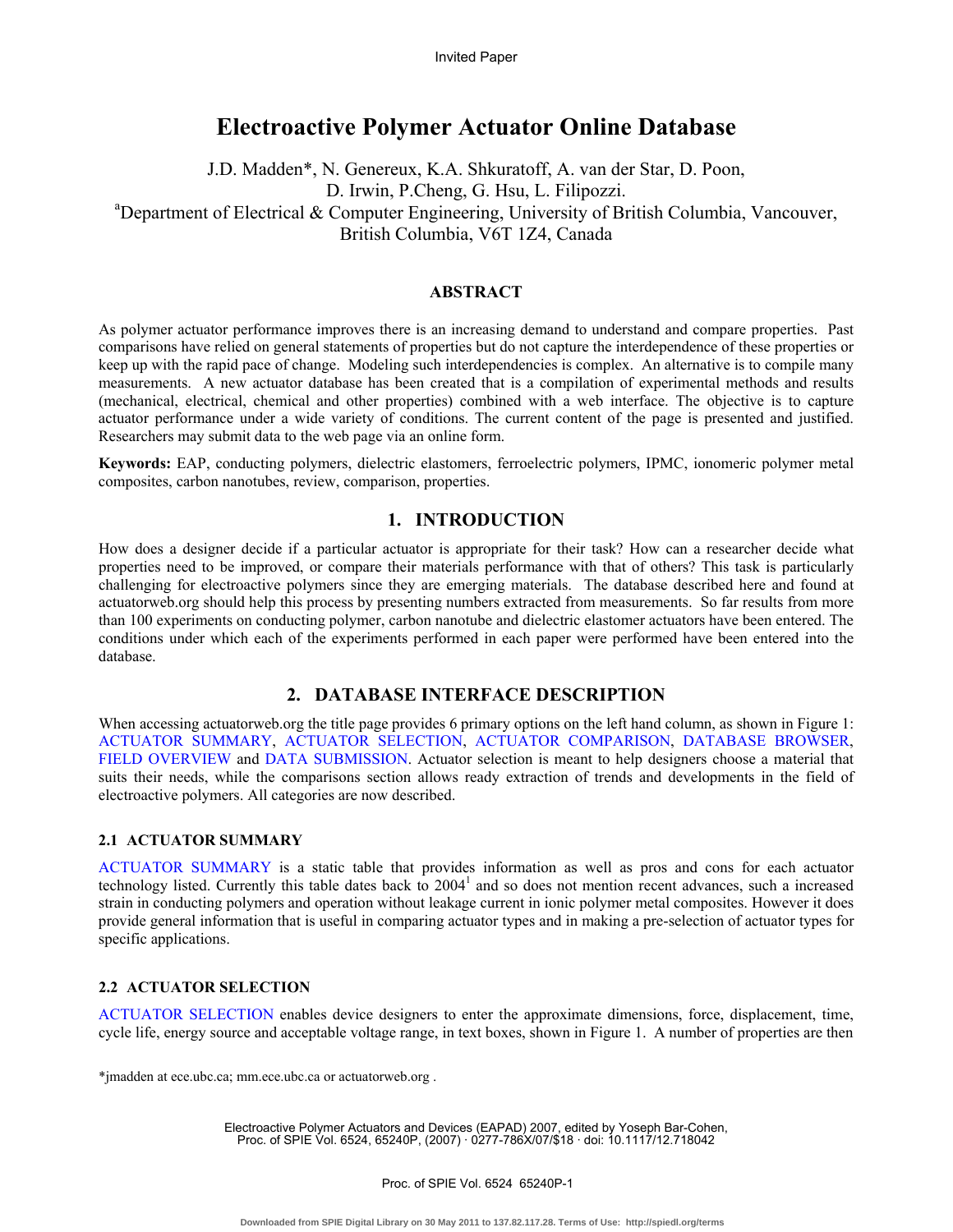calculated, including the volume, power and work density. Selecting "Find Actuators" helps guide which actuators are able to provide the work needed within the specified volume, and which ones can use multiple strokes in order to achieve the work. The page also provides some idea of how much mechanical amplification will be needed. For example if the strain of a carbon nanotube actuator is only 0.5 %, the device length is 10 mm and the needed displacement is 1 mm, the displacement produced by a carbon nanotube actuator placed along the length is only 0.05 mm and needs to be amplified by a factor of 20 to provide the needed displacement. This can be done using levers and other mechanisms, but does require additional engineering and expense. The methods used to compute the effectiveness of an actuator are the same as those used in the web page mm.ece.ubc.ca/actuator, and described in the 2005 proceedings of this conference. The main difference is that the old web page has a single value of strain, stress and other properties for each class of actuator, rather than linking the response that has been achieved to measurement conditions.

| UBC<br>THE UNIVERSITY OF BRITISH COLUMBIA |                           | NEWS   EVENTS   DIRECTORIES   SEARCH UBC   myUBC LOGIN |                    |                                          |      |  |  |
|-------------------------------------------|---------------------------|--------------------------------------------------------|--------------------|------------------------------------------|------|--|--|
| Department of<br><b>Computer</b>          |                           | ACTUATOR SELECTION TOOL                                |                    |                                          |      |  |  |
| HOME                                      | <b>ACTUATOR SELECTION</b> |                                                        |                    |                                          |      |  |  |
| ACTUATOR SUMMARY                          |                           | <b>Actuator Dimensions</b>                             |                    |                                          |      |  |  |
| ACTUATOR SELECTION                        |                           | Length (mm)*                                           | 50                 | <b>Actuator Work</b><br>Mean Force (N)*  | 0.5  |  |  |
| <b>ACTUATOR</b><br>COMPARISON             |                           | Width (mm)*                                            | 20                 |                                          | 10   |  |  |
| DATABASE BROWSER                          |                           | Thickness (mm)*                                        | 20                 | Displacement (mm)*                       |      |  |  |
| FIELD OVERVIEW                            |                           |                                                        |                    | Work (mJ)                                |      |  |  |
| <b>DATA SUBMISSION</b>                    |                           | Volume (mm <sup>3</sup> )                              | 20000              | Work Density (kJ/m <sup>3</sup> )        | 0.25 |  |  |
| CONTACT INFORMATION                       |                           |                                                        |                    | Ideal Strain (Displacement / Length) 0.2 |      |  |  |
| <b>LINKS</b>                              |                           | <b>Actuator Power</b>                                  |                    | <b>Energy Consumption</b>                |      |  |  |
|                                           |                           | Activation Frequency (Hz)*                             | 0.1                | Fuel Specific Energy (MJ/kg)*            | 0.15 |  |  |
| <b>MOLECULAR</b>                          |                           | Time Constant (s)                                      | 1.5915867451382593 | Fuel Density (kg/m <sup>3</sup> )*       | 4000 |  |  |
| MECHATRONICS GROUP                        |                           | Power Out (mW)                                         | 0.5                | Source Specific Power (W/kg)*            | 1000 |  |  |
|                                           |                           | Power Density (kW/m <sup>3</sup> )                     | 0.025              |                                          |      |  |  |
|                                           |                           | <b>Cycles &amp; Voltage</b>                            |                    |                                          |      |  |  |
|                                           |                           | Minimum Number of Cycles* 20000                        |                    |                                          |      |  |  |
|                                           |                           | Voltage Restriction (V)*                               | 10                 |                                          |      |  |  |
|                                           |                           |                                                        |                    | <b>Find Actuators</b><br>Reset           |      |  |  |

Fig. 1. The actuator selection tool input screen. Users input specifications into the white boxes. Selecting "Find Actuators" will result in the page shown in Figure 2. The left hand column is a list of the tools and features available on actuatorweb.org.

The actuator selection tool also estimates how much battery is needed in order to drive the actuator over the selected number of cycles. The battery or power source can end up being much larger than the actuator itself when operation over many cycles is required.

A key point to remember for all the comparisons is that stored numbers such as work density and power to mass are normalized by the actuator dimensions only, and do not include packaging, electrolyte, separators, pre-straining mechanisms, connectors and other items whose size does not necessarily scale linearly in proportion to work or force output. For this reason, when selecting actuator technologies it is advisable to chose those that easily meet the work and power requirements.

Figure 1 shows some example input parameters that might be appropriate for the development of an artificial urinary sphincter, and Figure 2 shows the resulting output.

From Figure 2 it is clear that nearly all of the actuators shown are able to do the work required and meet the power specifications despite the volume constraints. Selection may then be performed based on other properties. For example some of the actuators require extremely large mechanical amplification due to their small strain. This adds an extra challenge to the design.

At present the cycle life and voltage constraints set by the user do not prevent data that do not meet these requirements from being displayed. The reason for the omission of the cycle life specifications is that there is very little data to date on this property. The voltage constraint will be included on an upcoming upgrade.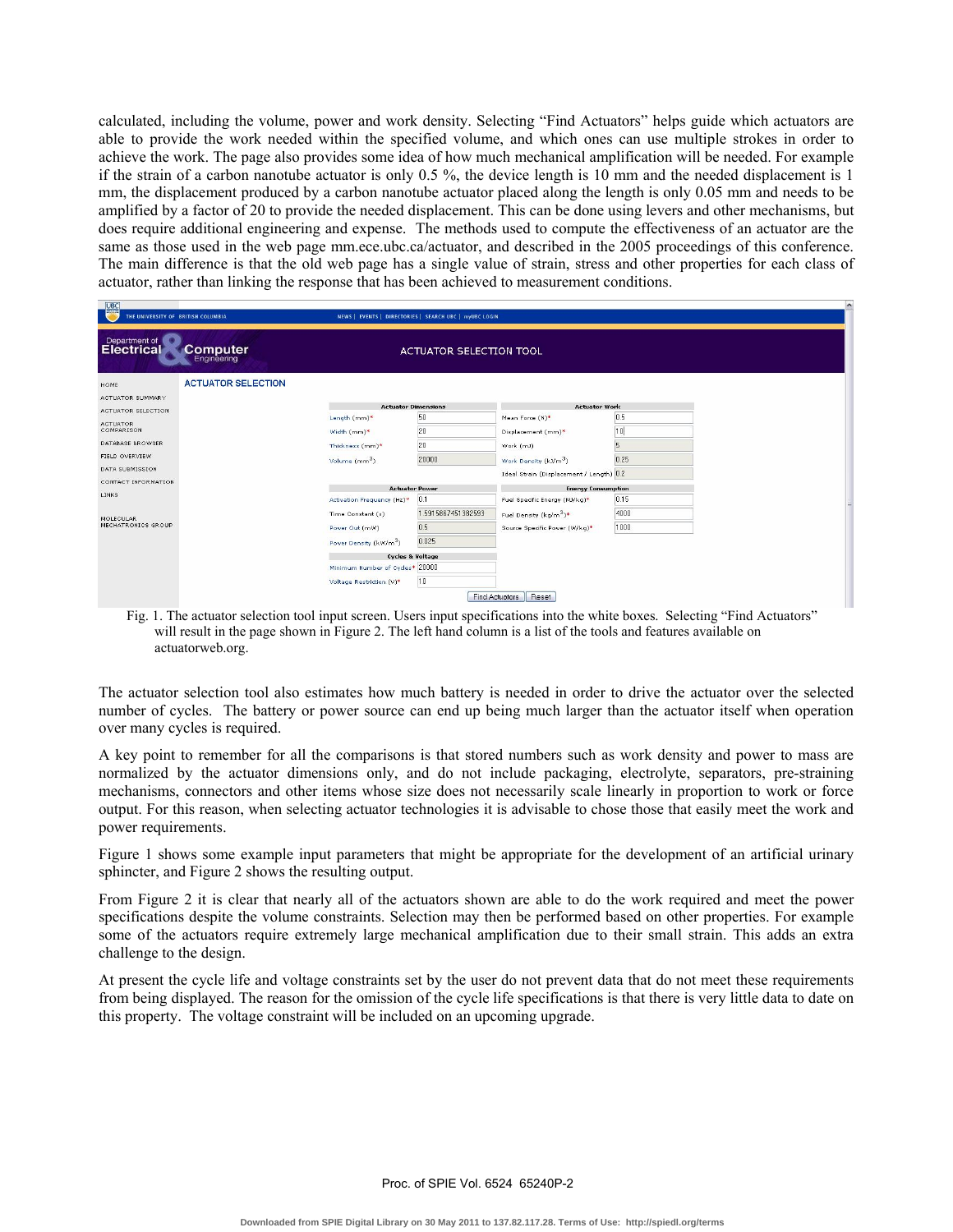#### **2.3 Actuator Comparison Plots**

The ACTUATOR COMPARISON section allows users to plot any two of the properties stored in the database. Up to four simultaneous plots can be created. This allows users to explore the database graphically. This exploration shows similarities and differences between types of actuators, and also points out the tradeoffs between different properties. For example in Figure 3 the stresses and strains achieved in conducting polymer actuators are plotted. From this plot it is clear that high stresses can be achieved (62 MPa in this case) and high strains (13 %), but that these properties have not been achieved simultaneously.



Fig. 2. The input shown in Figure 1 leads to the output screen shown here. The red hatching indicates the region in which the actuators fail to meet the work density and power density specifications. The top right plot indicates by what factor the work per unit volume of actuator exceeds the minimum value. The top right plot shows which actuators meet the minimum power requirements. The bottom left plot indicates how fast the actuator must cycle if it is to produce the work in one stroke, normalized by the desired actuation frequency. In this case the actuation rate is slow (0.1 Hz) and the allowed volume is quite large, so actuators don't need to perform a full cycle in the allotted time in order to complete the work, as is evident from the low relative frequency and by the strokes needed which are less than one.

Any data point in the plots can be selected to look at the full data set and the origin. Placing the cursor over any data point leads to the appearance of a descriptor. Clicking on the point produces the database record for that point. Recently the stresses at which conducting polymer actuators have been shown to operate have greatly increased. Selecting the highest stress dot (as seen in Figure 3) produces the database entries shown in Figure 4. A description of the fields is provided in Figure 5. Note that not all the fields need to be filled out and they are not all relevant. An attempt is made to be complete, but where complete details are needed, these can be obtained by selecting the reference at the bottom of the list, which finds the source with the assistance of Google Scholar.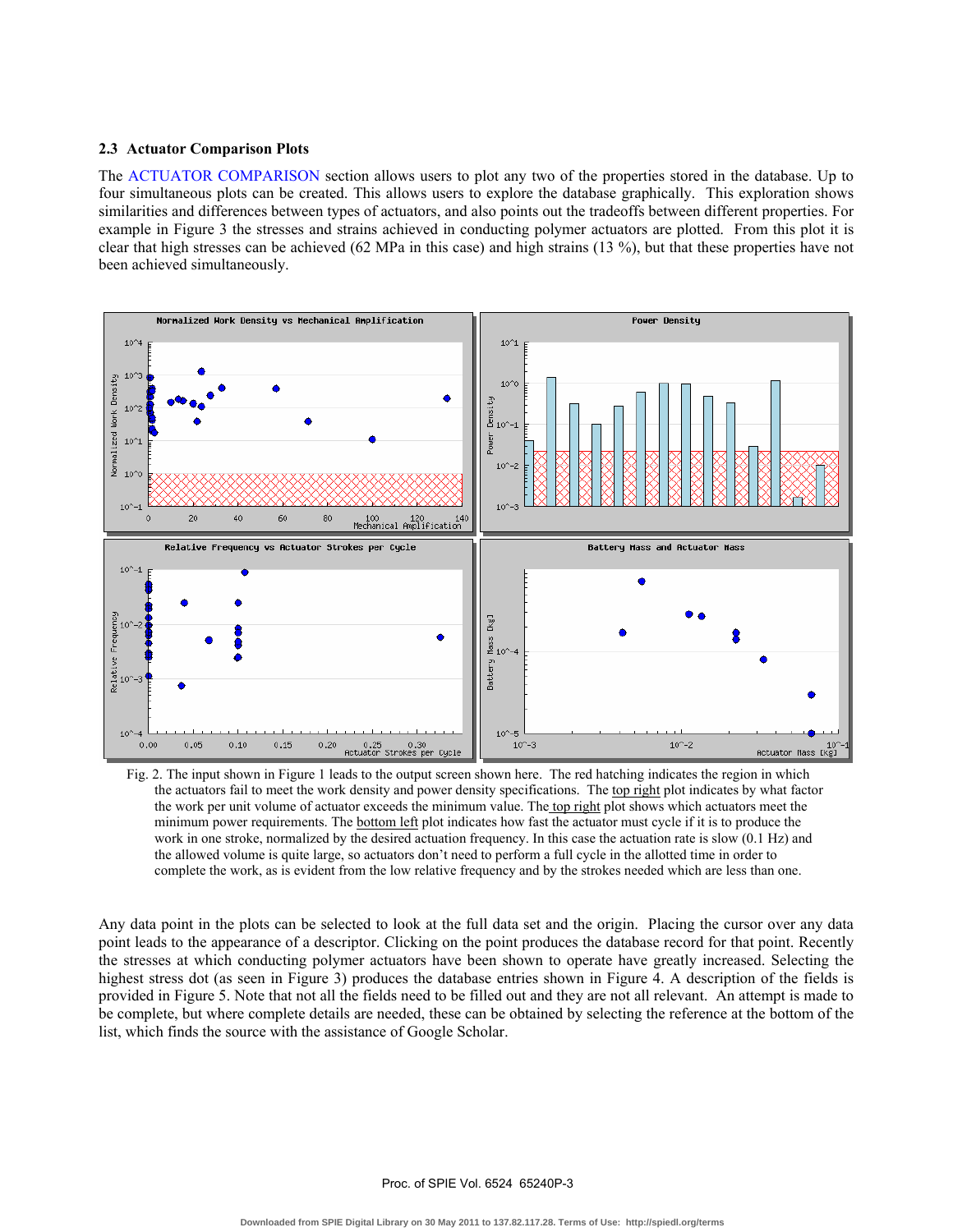

Fig. 3. Plot of operating stress versus typical strain for conducting polymers.

| <b>Material Properties</b>     |                 |                                         |                                               |  |  |
|--------------------------------|-----------------|-----------------------------------------|-----------------------------------------------|--|--|
| Mechanism                      | CP              |                                         |                                               |  |  |
| Material                       | Polyaniline     |                                         |                                               |  |  |
| Additive                       | 0.76% CNT       |                                         |                                               |  |  |
| Density (kg/m^3)               | 1500            |                                         |                                               |  |  |
| Dielectric Constant            |                 | <b>Experiment Results</b>               |                                               |  |  |
| Conductivity (S/cm)            | 716             | Work Density (kJ/m^3)                   | 325                                           |  |  |
| Young's Modulus (GPa)          | 7.3             | Typical Strain (%)                      | 0.85                                          |  |  |
| Tensile Strength (MPa)         | 255             | Operating Stress (MPa)                  | 62                                            |  |  |
| Strain at Break (%)            | $\overline{4}$  | Power Density (kW/m^3)                  | 1.2                                           |  |  |
| Geometry                       |                 | Continuous Power (W/kg)                 |                                               |  |  |
| Form                           | fiber           | Cycles (Minimum)                        |                                               |  |  |
| Length (mm)                    |                 | Efficiency (%)                          |                                               |  |  |
| Width (mm)                     |                 | Electrochemical Strain                  |                                               |  |  |
| Thickness (mm)                 |                 | Coefficient (%/(C/m^3))                 |                                               |  |  |
| Outer Diameter (mm)            |                 | Charge (mC)                             |                                               |  |  |
| Inner Diameter (mm)            |                 | Capacitance (F)                         |                                               |  |  |
| Volume (mm^3)                  |                 | Bandwidth (Hz)                          |                                               |  |  |
| Number of Strands              |                 | Strain Rate (%/s)                       |                                               |  |  |
| Turns (turns/cm)               |                 | Stress Rate (MPa/s)                     |                                               |  |  |
| <b>Electrode Properties</b>    |                 | Stress Relax Rate (Active)<br>(%/cycle) |                                               |  |  |
| Name of Material               |                 | Stress Relax Rate                       |                                               |  |  |
| <b>Electrolyte Properties</b>  |                 | (Inactive) (%/cycle)                    |                                               |  |  |
| Solvent Type                   | AO.             | Creep Rate (Active)                     | 0.1                                           |  |  |
| 1st Solvent                    | H <sub>20</sub> | (%/cycle)                               |                                               |  |  |
| 2nd Solvent                    |                 | Creep Rate (Inactive)<br>(%/cycle)      |                                               |  |  |
| Salt                           | HCI             | Peak Power (W/kg)                       | 2.51                                          |  |  |
| Concentration (M)              | $\mathbf{1}$    | Peak Engineering Strain                 |                                               |  |  |
| Ratio (1st:2nd Solution)       |                 | ( %)                                    |                                               |  |  |
| pH                             |                 | Average Strain Rate (%/s)               | 0.01                                          |  |  |
| Anion                          | $Cl-$           | Average Stress Rate                     | 0.44                                          |  |  |
| $H +$<br>Cation                |                 | (MPa/s)                                 |                                               |  |  |
| Coating Material               |                 | Charge/Volume (mC/m^3)                  |                                               |  |  |
| Isometric or Isotonic          | isotonic        | Charge/Mass (mC/kg)                     |                                               |  |  |
| <b>Operating Conditions</b>    |                 | Capacitance/Volume<br>$(F/m^3)$         |                                               |  |  |
| Type of Cycling                | CV              |                                         |                                               |  |  |
| Voltage Min. (V)               | $-0.2$          | Electric Field Intensity<br>(V/m)       |                                               |  |  |
| Voltage Max. (V)               | 0.5             | <b>Source Information</b>               |                                               |  |  |
| 0.7<br>Voltage Difference (V)  |                 | Source                                  | Carbon-Nanotube-Reinforced Polyaniline Fibers |  |  |
| Prestrain (Primary Axis) (%)   |                 |                                         | for High-Strength Artificial Muscles          |  |  |
| Prestrain (Secondary Axis) (%) |                 | Author                                  | G.M. Spinks, V. Mottaghitalab, M.             |  |  |
| Constant Load (N)              |                 |                                         | Bahrami-Saniani, P.G. Whitten, G.G. Wallace   |  |  |
| Frequency (Hz)                 |                 | Done                                    |                                               |  |  |

Fig. 4. The list of the properties available in the database, and values from one of the database entries. Explanations of the categories are given in Figure 5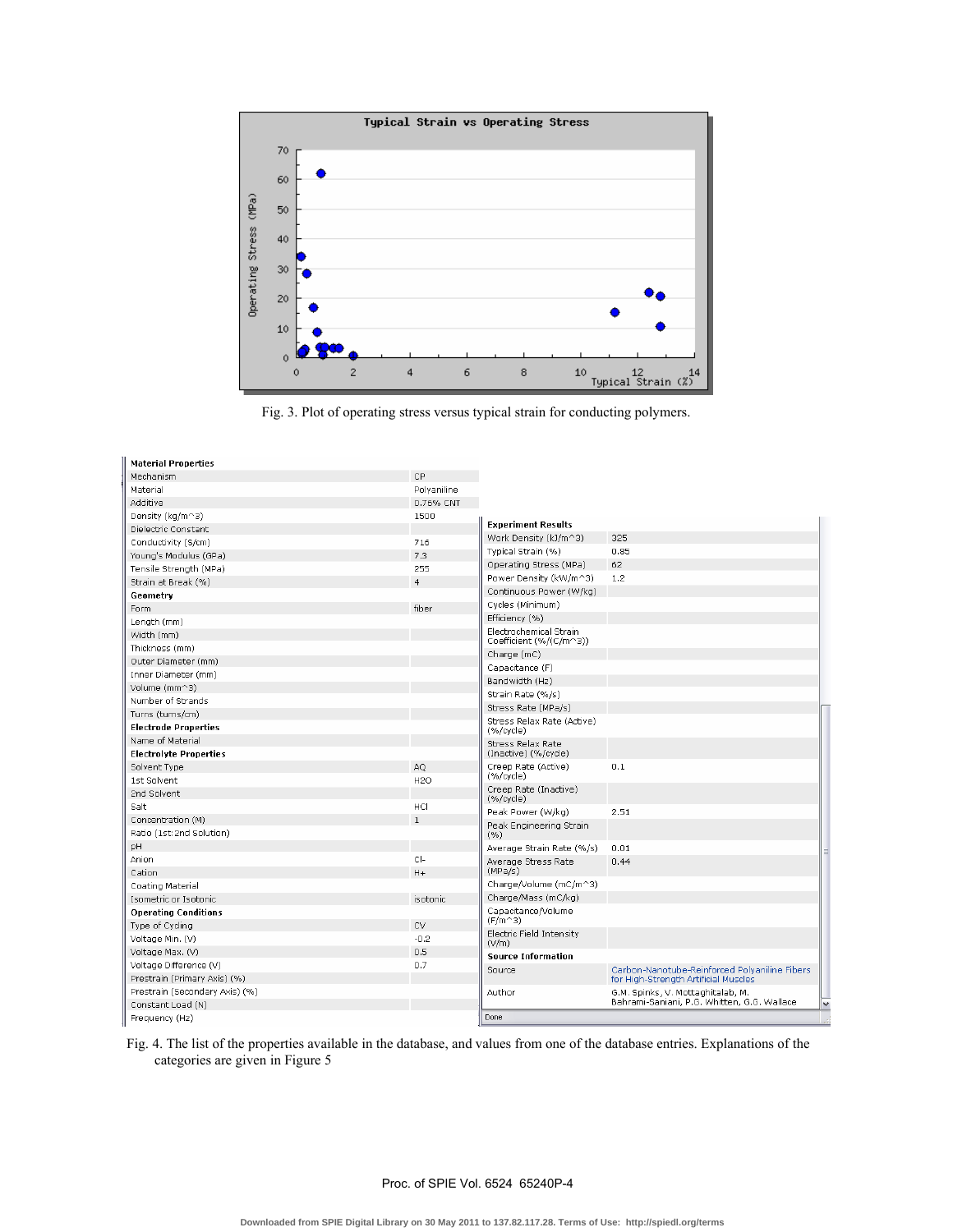| Material Properties                                    |                                                                                                                                                                        |
|--------------------------------------------------------|------------------------------------------------------------------------------------------------------------------------------------------------------------------------|
| Mechanism                                              | A word that generally describes the class of materials used for actuation (e.g. Dielectric<br>Elastomer or Conducting Polymer or Carbon Nanotubes).                    |
| Material                                               | The particular active material used (e.g. Silicone or polypyrrole or Multiwall Carbon<br>Nanotubes).                                                                   |
| Additive                                               | Additional material additive (e.g. particles to increase dielectric constant or influence<br>mechanical properties).                                                   |
| Density (kg/m^3)                                       | Density of the active material.                                                                                                                                        |
| Dielectric Constant                                    | Relative dielectric permittivity. Most relevant in dielectric elastomers, ferroelectric elastomers                                                                     |
| Conductivity (S/cm)                                    | and other electronic EAPs.<br>Electronic conductivity along the primary direction in which current flows. Not relevant for                                             |
|                                                        | dielectrics.                                                                                                                                                           |
| Young's Modulus (GPa)                                  | The normalized stiffness of the active material along the primary actuation axis.                                                                                      |
| Tensile Strength (MPa)<br>Strain at Break (%)          | The stress above which mechanical failure commonly occurs.<br>The relative elongation at which the material fails.                                                     |
| Geometry                                               |                                                                                                                                                                        |
| Form                                                   | Fiber, film, tube, bilayer or other geometry.                                                                                                                          |
| Length (mm)                                            | Length of the active material along the primary axis of actuation.                                                                                                     |
| Width (mm)                                             | Width of the active material.                                                                                                                                          |
| Thickness (mm)                                         | Thickness of the active material (not including packaging, separators etc.).                                                                                           |
| Outer Diameter (mm)                                    | The diameter of the active material (in the case of a fiber or tube).                                                                                                  |
| Inner Diameter (mm)                                    | The inner diameter of the active material (in the case of a tube).                                                                                                     |
| Volume (mm^3)                                          | The volume of active materials used.                                                                                                                                   |
| Number of Strands                                      | If multiple films, fibers or tubes are used, how many of them are there?                                                                                               |
| Turns (turns/cm)                                       | If the active material is wound, how tight is the winding?                                                                                                             |
| Electrode Properties<br>Name of Material               | What material is used to make electrical contact with the active material?                                                                                             |
| Electrolyte Properties                                 |                                                                                                                                                                        |
| Solvent Type                                           | The type of solvent in which ions are dissolved (e.g. aqueous, organic, ionic liquid, gel or solid                                                                     |
|                                                        | electrolyte).                                                                                                                                                          |
| 1st Solvent                                            | The dominant solvent (e.g. aqueous, acetonitrile etc.).                                                                                                                |
| 2nd Solvent                                            | In case of a mixture, the second largest component (e.g. ethylene carbonate).                                                                                          |
| Salt                                                   | The chemical name for the ions added (e.g. Sodium Chloride or Tetrabutylammonium<br>hexafluorophosphate).                                                              |
| Concentration (M)                                      | The salt concentration.                                                                                                                                                |
| Ratio (1st:2nd Solution)                               | The relative proportions of the first and second solvents.                                                                                                             |
| pН                                                     | The pH (when aqueous solutions are used).                                                                                                                              |
| Anion                                                  | The anion name (repetition of salt category above).                                                                                                                    |
| Cation                                                 | The cation name (repetition of salt category above).                                                                                                                   |
| Coating Material<br>Isometric or Isotonic              | Metal, dielectric or other material that coats the electrode.<br>Is the testing done under constant load (isotonic), constant length (isometric) or other?             |
|                                                        |                                                                                                                                                                        |
| Operating Conditions<br>Type of Cycling                | What is the input voltage or current waveform (e.g. Voltage step, voltammetry, swept sine)                                                                             |
| Voltage Min. (V)                                       | The lowest voltage used in operating the actuator (e.g. 0 V or - 10 V)                                                                                                 |
| Voltage Max. (V)                                       | The maximum voltage applied (Peak to Peak).                                                                                                                            |
| √oltage Difference (V)                                 | The amplitude of the applied voltage.                                                                                                                                  |
| Prestrain (Primary Axis) (%)                           | The relative amount by which the actuator is pre-stretched along the direction of actuation.                                                                           |
| Prestrain (Secondary Axis) (%)                         | The relative amount by which the actuator is pre-stretched perpendicular to the direction of<br>actuation.                                                             |
| Constant Load (N)                                      | Magnitude of force applied when operated under fixed load conditions.                                                                                                  |
| Frequency (Hz)                                         | Number of actuation cycles per second.                                                                                                                                 |
| Experiment Results                                     |                                                                                                                                                                        |
| Work Density (kJ/m^3)                                  | The amount of work generated per unit volume of active material (not including packaging,<br>electrodes, electrolyte etc.)                                             |
| Typical Strain (%)                                     | The strain that is typically observed.                                                                                                                                 |
| Operating Stress (MPa)                                 | The load normalized by the cross-section area.                                                                                                                         |
| Power Density (kW/m^3)                                 | The mechanical power per unit volume.                                                                                                                                  |
| Continuous Power (W/kg)                                | The average mechanical power under continuous actuation.                                                                                                               |
| Cycles (Minimum)                                       | The number of cycles at which strain (or stress under isometric conditions) drops to half of its<br>initial value.                                                     |
| Efficiency (%)                                         | The ratio of the mechanical work out to the electrical energy in.                                                                                                      |
| Electrochemical Strain<br>Coefficient (%/(C/m^3))      | The amount of strain obtained per unit charge, per unit volume (primarily for conducting                                                                               |
| Charge (mC)                                            | polymers.)<br>The absolute amount of charge transferred.                                                                                                               |
| Capacitance (F)                                        | The total capacitance of the cell.                                                                                                                                     |
| Bandwidth (Hz)                                         | The rate at which the actuator strain (or stress) drops by 50 %                                                                                                        |
| Strain Rate (%/s)                                      | The average strain per unit time.                                                                                                                                      |
| Stress Rate (MPa/s)                                    | The average stress per unit time.                                                                                                                                      |
| Stress Relax Rate (Active)<br>(%/cycle)                | The average rate at which stress changes under constant load.                                                                                                          |
| Stress Relax Rate (Inactive)<br>(%/cycle)              | The peak rate at which stress drops (under isometric conditions).                                                                                                      |
| Creep Rate (Active) (%/cycle)<br>Creep Rate (Inactive) | The peak rate of creep during actuation (typically under constant load)<br>The maximum rate at which creep is observed under fixed electrical conditions (typically at |
| (%/cycle)                                              | constant load)                                                                                                                                                         |
| Peak Power (W/kg)                                      | The maximum observed mechanical power per unit active material mass                                                                                                    |
| Peak Engineering Strain (%)                            | The maximum strain observed.                                                                                                                                           |
| Average Strain Rate (%/s)                              | The typical strain rate.                                                                                                                                               |
| Average Stress Rate (MPa/s)                            | The rate at which stress is changing (primarily calculated for isometric measurements).                                                                                |
| Charge/Volume (mC/m^3)<br>Charge/Mass (mC/kg)          | The amount of charge transferred per unit volume of active material.                                                                                                   |
| Capacitance/Volume (F/m^3)                             | The amount of charge transferred per unit mass of active material.<br>The charge divided by the voltage, normalized by volume.                                         |
| Electric Field Intensity (V/m)                         | The intensity of the electric field applied (primarily used to describe actuation in dielectrics).                                                                     |
| Source Information<br>Source                           | A reference to the publication from which the data are obtained or, if unpublished, the group                                                                          |
| Author                                                 | from which the data originated.<br>The names of the authors or providers of the data.                                                                                  |
|                                                        |                                                                                                                                                                        |

Fig. 5. A brief description of the fields used to describe each actuator experiment.

#### Proc. of SPIE Vol. 6524 65240P-5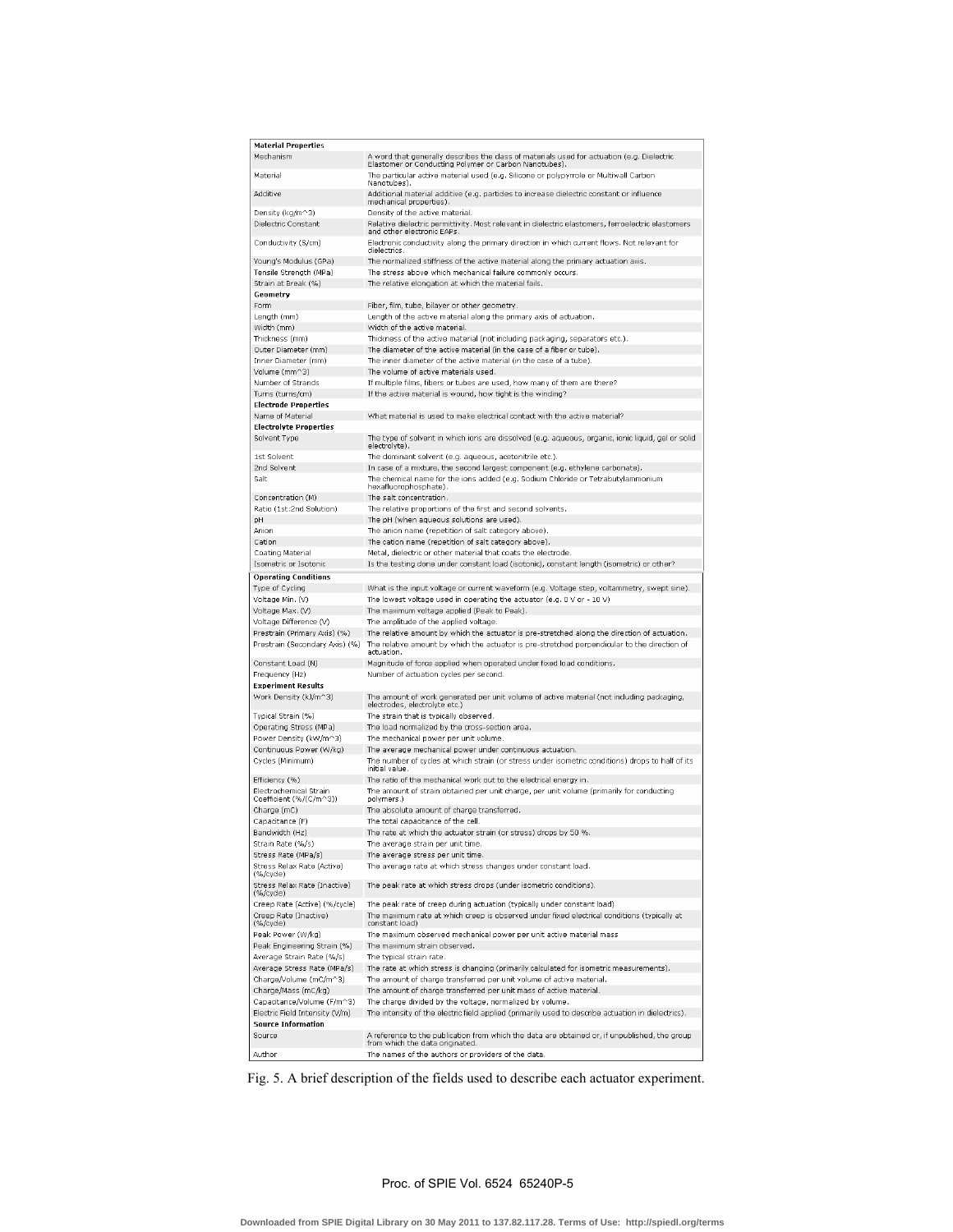#### 2.4 The Database Browser

The DATABASE BROWSER allows the database to be scanned, and data to be selected by mechanism and material. Mechanism refers to the type of electroactive polymer actuator  $-$  for example it can be a conducting polymer (CP), a carbon nanotube actuator (CNT) or a dielectric elastomer (DE). Selection may also be made by material – e.g. the type of silicone, or the particular conducting polymer (polyaniline or polypyrrole for example).

In the database browser a list of entries appears which may be sorted by mechanism, material, strain, strain rate, stress, energy density, power density and source. Sorting is currently done in ascending alphabetic or numerical order, as appropriate to the category. Clicking the category multiple times will enable sorting in descending order to be obtained once the next round of upgrades is performed.

Figure 6 shows the results of a sort by operating stress, indicating that the highest stresses obtained are from polyaniline fiber-based actuators. This is perhaps not surprising since these fibres have a high degree of polymer chain alignment along their axes. Other properties are easily viewed, revealing that strains are relatively small in these fibres, also as expected given their chain orientation and the common hypothesis that strain is the result of ion insertion between chains. The complete set of fields associated with a given experiment is accessed by selecting the sheet symbol in the far right hand column (producing a listing as in Figure 4).

Note that the database is not yet complete. This is evident from the list of high stress actuation results, in which relaxor ferroelectric polymers are completely absent, for example.

| <b>Mechanism</b> | <b>Material</b> | Work<br><b>Density</b><br>$(kJ/m^3)$ | Typical<br><b>Strain</b><br>(9/6) | <b>Strain</b><br>Rate<br>(96/5) | <b>Average Operating</b><br><b>Stress</b><br>(MPa) | <b>Power</b><br><b>Density</b><br>$(kW/m^3)$ | <b>Source</b>                                                                                                                                                                |        |
|------------------|-----------------|--------------------------------------|-----------------------------------|---------------------------------|----------------------------------------------------|----------------------------------------------|------------------------------------------------------------------------------------------------------------------------------------------------------------------------------|--------|
| CP               | Polyaniline     |                                      | 0.2                               |                                 | $\overline{2}$                                     | 0.01                                         | Actuative properties of polyaniline fibers<br>under electrochemical stimulation<br>A. Mazzoldi, C. Degl'Innocenti, M.<br>Michelucci, D. De Rossi                             | $\Box$ |
| <b>CP</b>        | Polvaniline     |                                      | 0.3                               |                                 | 3                                                  | 0.0017                                       | Actuative properties of polvaniline fibers<br>under electrochemical stimulation<br>A. Mazzoldi, C. Degl'Innocenti, M.<br>Michelucci, D. De Rossi                             | D      |
| CP.              | Polyaniline     | 43                                   | 1.3                               | 0.04                            | 3.3                                                | 1.4                                          | Polvaniline actuators: Part 1, PANI(AMPS).<br>in HCl<br>E. Smela, W. Lu, B.R. Mattes                                                                                         | $\Box$ |
| CP               | Polvaniline     | 49                                   | 1.5                               | 0.01                            | 3.3                                                | 0.33                                         | Polyaniline actuators: Part 1. PANI(AMPS)<br>in HCl<br>E. Smela, W. Lu, B.R. Mattes                                                                                          | n      |
| CP.              | Polyaniline     | 29                                   | 0.84                              | 0.03                            | 3.4                                                | 0.29                                         | Polyaniline actuators: Part 1, PANI(AMPS)<br>in HCl<br>E. Smela, W. Lu, B.R. Mattes                                                                                          | D      |
| <b>CP</b>        | Polypyrrole     | 35                                   | $\mathbf{1}$                      | 0.01                            | 3.5                                                | 0.35                                         | Conducting Polymers Electromechanical<br><b>Actuators and Strain Sensors</b><br>G.M. Spinks, G.G. Wallace, L. Liu, D. Zhou.                                                  | D      |
| CP               | Polvaniline     | 61                                   | 0.72                              | 0.03                            | 8.5                                                | 0.61                                         | Polyaniline actuators: Part 1. PANI(AMPS)<br>in HCl<br>E. Smela, W. Lu, B.R. Mattes                                                                                          | n      |
| <b>CP</b>        | Polypyrrole     |                                      | 12.8                              | 0.8                             | 10.6                                               |                                              | Comparison of Conducting Polymer<br>Actuators Based on Polypyrrole Doped<br>With Bf4(-), Pf6(-), Cf3so3-, and Clo4-<br>T. Zama, S. Hara, W. Takashima, K.<br>Kaneto          | $\Box$ |
| CP.              | Polypyrrole     |                                      | 11.2                              | 0.7                             | 15.2                                               |                                              | Comparison of Conducting Polymer<br>Actuators Based on Polypyrrole Doped<br>With Bf4(-), Pf6(-), Cf3so3-, and Clo4-<br>T. Zama, S. Hara, W. Takashima, K.<br>Kaneto          | $\Box$ |
| <b>CP</b>        | Polvaniline     | 104                                  | 0.61                              | 0.02                            | 17                                                 | 1.03                                         | Polyaniline actuators: Part 1. PANI(AMPS)<br>in HCI<br>E. Smela, W. Lu, B.R. Mattes                                                                                          | D      |
| CP               | Polvpyrrole     |                                      | 12.8                              | 0.8                             | 20.8                                               |                                              | Comparison of Conducting Polymer<br>Actuators Based on Polypyrrole Doped<br>With Bf4(-), Pf6(-), Cf3so3-, and Clo4-<br>T. Zama, S. Hara, W. Takashima, K.<br>Kaneto          | $\Box$ |
| CP.              | Polypyrrole     |                                      | 12.4                              | 0.78                            | 22                                                 |                                              | Comparison of Conducting Polymer<br>Actuators Based on Polypyrrole Doped<br>With Bf4(-), Pf6(-), Cf3so3-, and Clo4-<br>T. Zama, S. Hara, W. Takashima, K.<br>Kaneto          | $\Box$ |
| CP               | Polyaniline     | 99                                   | 0.35                              | 0.01                            | 28.3                                               | 0.99                                         | Polyaniline actuators: Part 1. PANI(AMPS)<br>in HCl<br>E. Smela, W. Lu, B.R. Mattes                                                                                          | n      |
| CP               | Polvaniline     | 51                                   | 0.15                              | 0.01                            | 34                                                 | 0.51                                         | Polyaniline actuators: Part 1. PANI(AMPS)<br>in HCl<br>E. Smela, W. Lu, B.R. Mattes                                                                                          | n      |
| CP.              | Polyaniline     | 325                                  | 0.85                              | 0.01                            | 62                                                 | 1.2                                          | Carbon-Nanotube-Reinforced Polyaniline<br>Fibers for High-Strength Artificial Muscles<br>G.M. Spinks, V. Mottaghitalab, M.<br>Bahrami-Saniani, P.G. Whitten, G.G.<br>Wallace | $\Box$ |

Fig. 6. Listing of database entries in ascending order of operating stress. Only the bottom of the table is shown.

Proc. of SPIE Vol. 6524 65240P-6